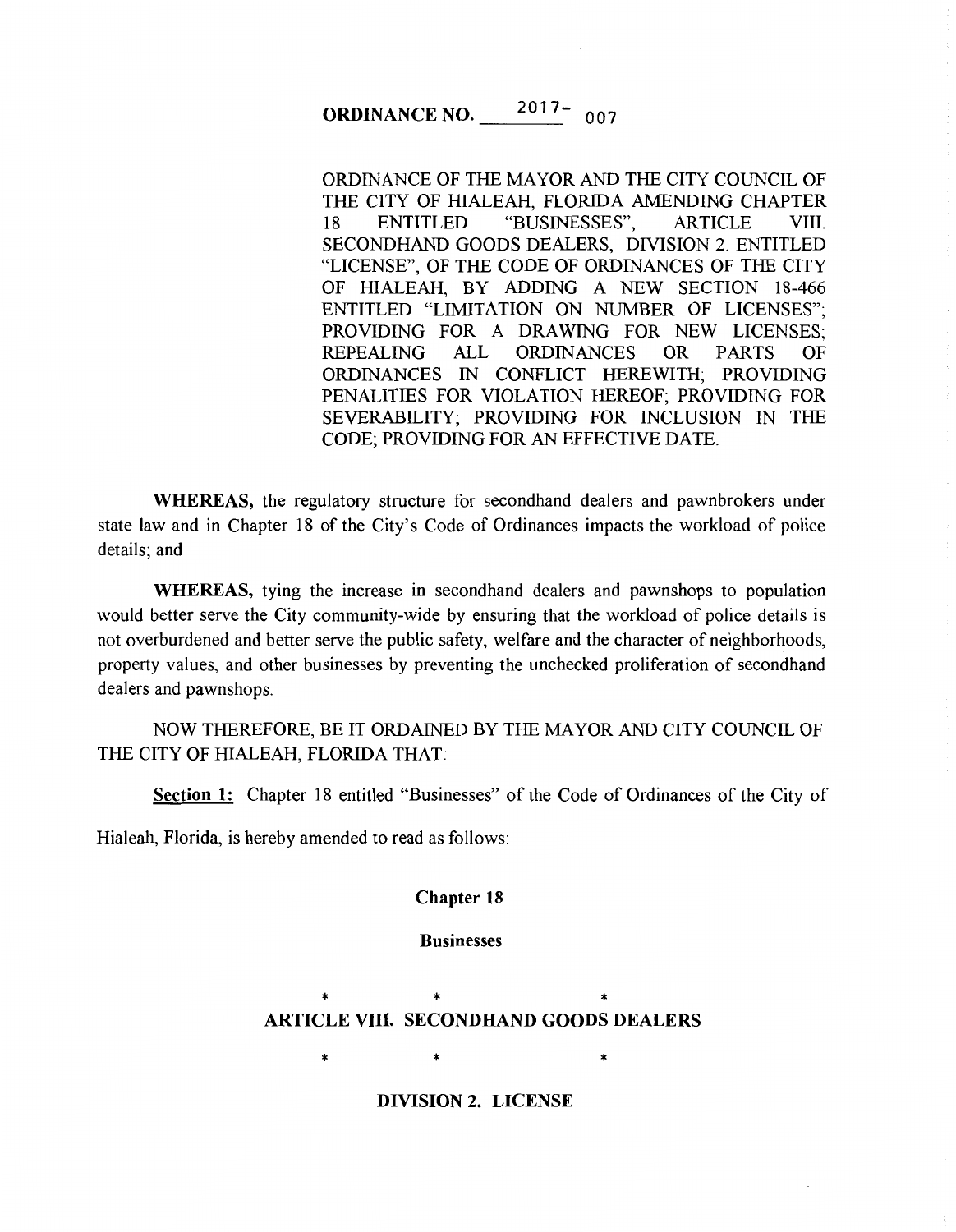\*

# Sec. **18-466. Limitation on Number of** Licenses.

\*

\*

(a) The number of licenses issued for secondhand goods dealers, as that term is defined in Section 18-431, for operation in the city shall be limited to a number of establishments based on a ratio of one secondhand goods dealer for every four thousand five hundred (1 :4.500) inhabitants of the city. For this purpose. the population of the city shall be that determined in the last preceding United States Census for the city. This limitation shall not apply to retail jewelry stores engaging in limited secondhand transactions pursuant to section 98-1111(21).

.(h) When additional secondhand goods dealers licenses become available due to the growth in population or as a result of attrition in existing licenses. the local business tax administrator shall publish a notice of the time, date and place at which the local business tax administrator shall conduct a drawing for said licenses. The notice shall be published at least 10 days in advance of the drawing. All interested applicants shall register for the drawing in a form and pursuant to the procedures adopted by the city. The business tax administrator shall create a list of interested applicants in the order in which their names are drawn to establish the priority in which the interested applicant's application shall be processed for approval and awarded a license. The business tax administrator shall not accept applications from interested applicants. as ranked, in excess of the available number of licenses available to be issued.

 $(c)$  The winner(s) of the drawing shall complete a business tax application form and return the completed form with all information required to the business tax division within sixty (60) days of selection. The applicant must comply with all applicable code requirements to operate as secondhand goods dealer at the proposed location. including but not limited to. all applicable requirements under this article. chapter 86, and all other zoning, building and fire code requirements. If the application is denied. the business tax administrator can accept an application from the next interested applicant in the order of their ranking from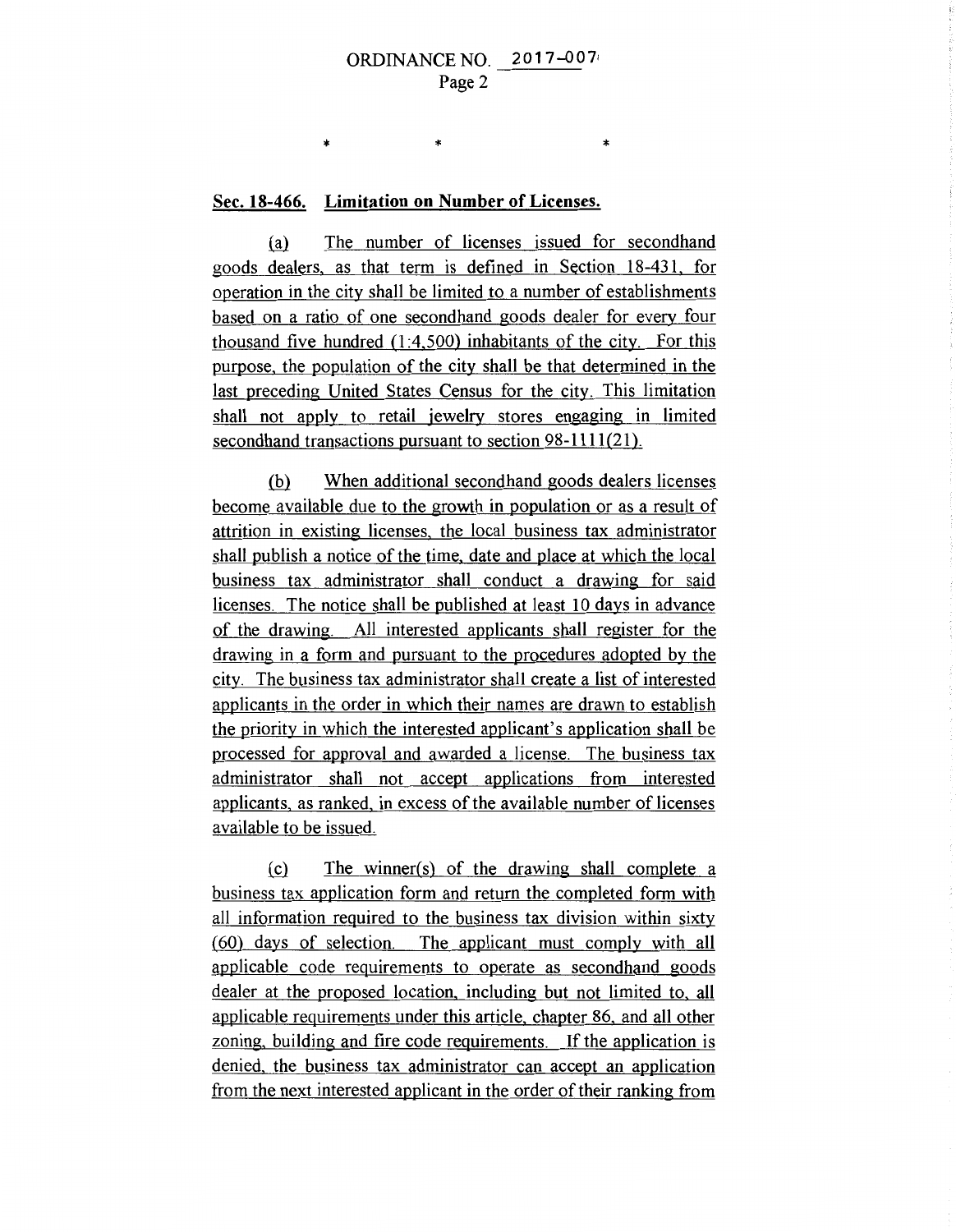#### ORDINANCE NO.  $2017 - 007$ Page 3

the list created as a result of the drawing once all administrative appeals have been exhausted by the rejected applicant. If the list of interested applicants is exhausted, the business tax administrator must conduct another drawing in order to establish an eligibility list.

\* \* \* \* \*

## Section 2: Repeal of Ordinances in Conflict.

All ordinances or parts of ordinances in conflict herewith are hereby repealed to the extent of such conflict.

#### Section 3: Penalties.

Every person convicted of a violation of any provision of the Code or any ordinance, rule or regulation adopted or issued in pursuance thereof shall be punished by a civil penalty not to exceed \$500.00 within the discretion of the court or administrative tribunal having jurisdiction. Each act of violation and each day upon which any such violation shall occur shall constitute a separate offense. In addition to the penalty prescribed above, the City may pursue other remedies such as abatement of nuisance, injunctive relief, administrative adjudication and revocation of licenses or permits.

#### Section 4: Inclusion in Code.

The provisions of this ordinance shall be included and incorporated in the Code of Ordinances of the City of Hialeah, as an addition or amendment thereto, and the sections of this ordinance shall be renumbered to conform to the uniform numbering system of the Code.

#### Section 5: Severability Clause.

If any phrase, clause, sentence, paragraph or section of this ordinance shall be declared invalid or unconstitutional by the judgment or decree of a court of competent jurisdiction, such